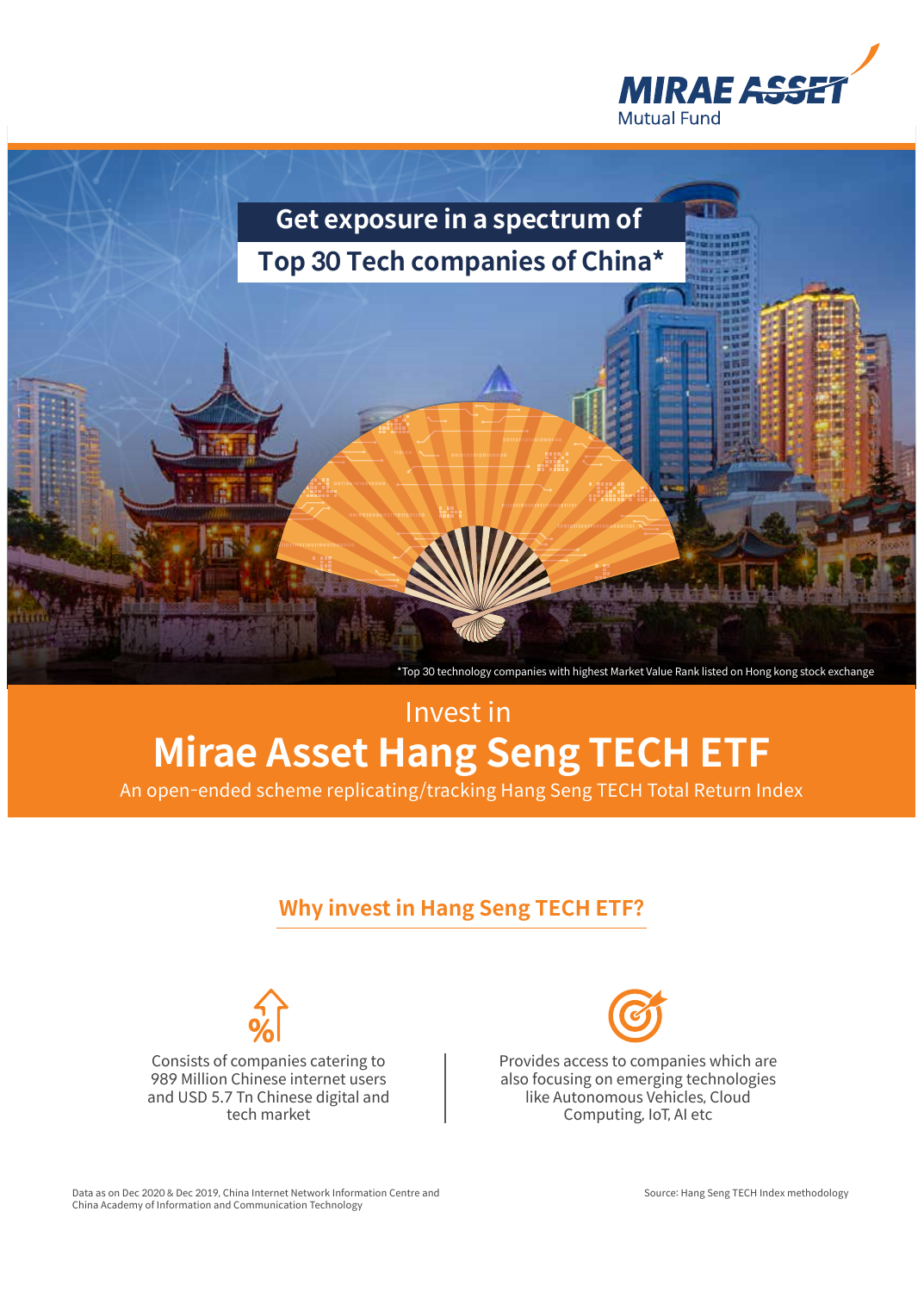#### **Rise in China's Digital Economy and its GDP**

#### **Total Scale of Tech and Digital Economy (in US \$ Trillion)**





#### **Tech and Digital economy has grown exponentially and its share in China's GDP has increased to 36% and is expected to grow more in coming years.**

Source: Digital Economy Development in China Report, China Academy of Information and Communication Technology, July 2020 Report

- Growth in digital economy has given rise to 165 unicorns and this growth is expected to continue
- Focus on innovation and R&D investments is expected to propel Chinese companies to leadership position in emerging disruptive technologies

Source: CB Insights, Dec 31st, 2021.

#### **About Hang Seng TECH Index**

- Diversified across 30 large tech-themed companies
- Consists of companies driven by strong revenue growth and R&D investment
- Fast Track IPO Entry: Qualified IPOs are included in Index shortly after listing
- The index focuses on companies engaged in Internet (including mobile); FinTech; Cloud; E-Commerce; Digital; or Autonomous Vehicle

Note: A newly listed security will be added to index if its full market capitalization ranks within the top 10 of the existing constituents on its first trading day. The ad hoc addition will normally be implemented after the close of the 10th trading day of the new issue.

Source: Hang Seng TECH Index Methodology

| <b>Index Name</b> | <b>Hang Seng Tech Index</b> | <b>Hang Seng Index</b> | Nifty50 Index | <b>INR/HKD</b> |
|-------------------|-----------------------------|------------------------|---------------|----------------|
| Since Inception   | 13.3%                       | 5.7%                   | 12.5%         | 2.3%           |
| 5 Years           | 12.0%                       | 6.5%                   | 17.7%         | 1.7%           |
| 3 Years           | 21.3%                       | 2.1%                   | 18.3%         | 2.3%           |
| 2 Years           | 12.3%                       | $-4.4%$                | 20.8%         | 2.0%           |
| 1 Years           | $-31.7%$                    | $-10.8%$               | 25.6%         | 1.1%           |
| 6 months          | $-31.5%$                    | $-19.4%$               | 10.3%         | $-0.3%$        |
| 3 months          | $-7.0\%$                    | $-4.7\%$               | $-1.3%$       | $0.0\%$        |

#### **Index Performance**

Source: Bloomberg data as on Dec 31, 2021; Exchange rate of Bloomberg are used for conversion of index value from HKD to INR. Past performance may or may not sustain in future. The index return are in Total Return Variant. The data shown above pertains to the Index and does not in manner indicate performance of any scheme of the Fund. Risk is nothing but computed as annualized standard deviation of daily return observation for specific investment horizon for all the indices using their INR total return variant.

- Hang Seng TECH has generated a return of 13.3% since inception despite being impacted by the recent regulatory challenges leading to sharp correction and volatility in last one year
- Hang Seng TECH Index has higher volatility (risk) than NIFTY 50 Index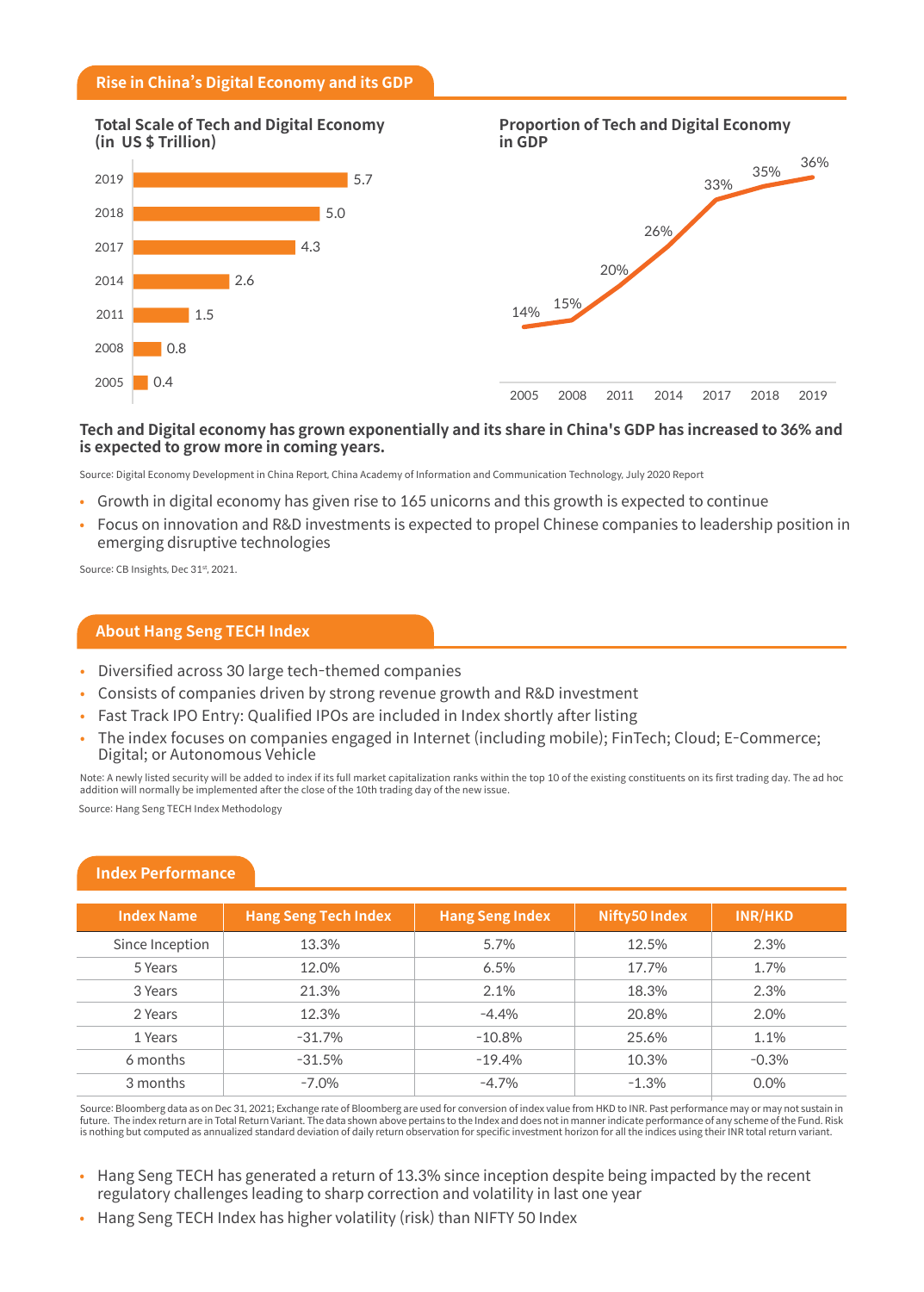#### **Industry Exposure and Top index constituents**

| S.No.          | <b>Industry Name</b>                           | <b>Weight</b><br>(in %) | <b>Company Name</b>                   | Weight (in %) |
|----------------|------------------------------------------------|-------------------------|---------------------------------------|---------------|
| $\mathbf{1}$   | Internet & Direct Marketing Retail             | 26.8                    | Sunny Optical Technology Group Co Ltd | 8.90          |
| 2              | Interactive Media & Services                   | 17.4                    | <b>Tencent Holdings Ltd</b>           | 8.46          |
| 3              | Technology Hardware, Storage & Peripherals     | 12.1                    | Xiaomi Corp                           | 8.34          |
| $\overline{4}$ | Electronic Equipment, Instruments & Components | 10.2                    | Meituan                               | 8.06          |
| 5              | Entertainment                                  | 7.8                     | Alibaba Group Holding Ltd             | 7.94          |
| 6              | Semiconductors & Semiconductor Equipment       | 7.8                     | Kuaishou Technology                   | 7.21          |
| 7              | Software                                       | 5.1                     | JD.com Inc                            | 6.86          |
| 8              | <b>Household Durables</b>                      | 4.6                     | <b>SMIC</b>                           | 4.83          |
| 9              | <b>Health Care Technology</b>                  | 1.8                     | NetEase Inc                           | 4.63          |
| 10             | Hotels, Restaurants & Leisure                  | 1.3                     | Haier Smart Home Co Ltd               | 4.57          |
| 11             | Media                                          | 1.3                     | JD Health International Inc           | 3.97          |
| 12             | <b>Communications Equipment</b>                | 1.3                     | Lenovo Group Ltd                      | 3.75          |
| 13             | Insurance                                      | 1.1                     | KINGDEE INT'L                         | 3.38          |
| 14             | <b>IT Services</b>                             | 0.7                     | <b>ALI HEALTH</b>                     | 1.80          |
| 15             | <b>Health Care Providers &amp; Services</b>    | 0.6                     | Kingsoft Corp Ltd                     | 1.77          |

#### The Hang Seng TECH Index provides diversified exposure across the technology theme

Source: Data as on Dec 31, 2021, The GICS classification is based on Bloomberg. GICS is based on Global Industry Classification Standard

**Hang Seng TECH Index may be in attractive valuation zone**



Source: Data as on Dec 31, 2021 ; period range from Dec 2020 -Dec 2021, considered. 12M Trailing P/E based on Bloomberg.

- The recent correction in Hang Seng TECH Index has resulted in Hang Seng TECH Index being trading at relatively attractive trailing 12-month price to earnings ratio
- The index is currently trading at 13.86x 12M trailing price to earnings ratio whereas historical average has been around 23.87x i.e. 41% discount to its historical averages.